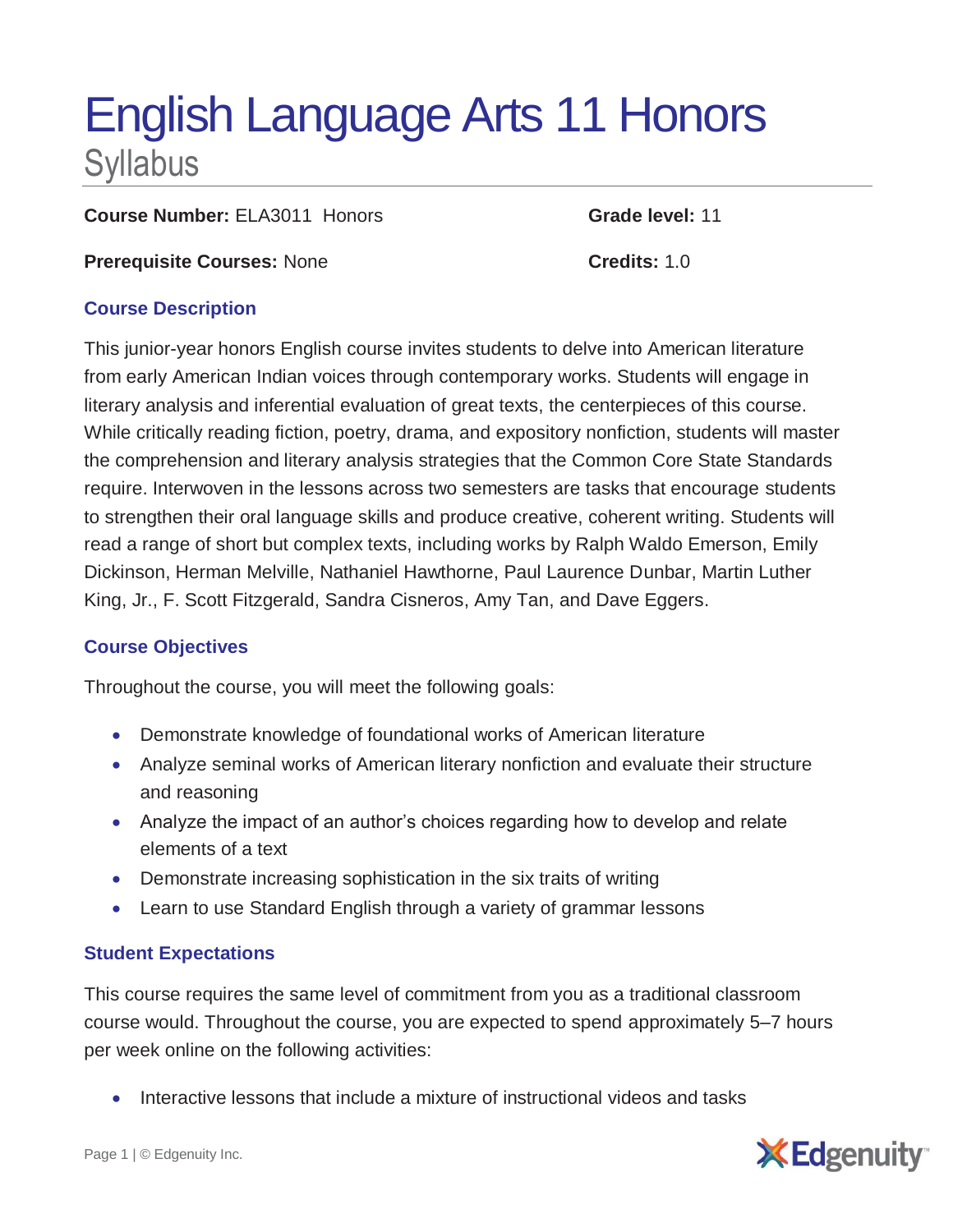- Assignments in which you apply and extend learning in each lesson
- Assessments, including quizzes, tests, and cumulative exams

#### **Communication**

Your teacher will communicate with you regularly through discussions, email, chat, and system announcements. You will also communicate with classmates, either via online tools or face to face, as you collaborate on projects, ask and answer questions in your peer group, and develop your speaking and listening skills.

#### **Grading Policy**

You will be graded on the work you do online and the work you submit electronically to your teacher. The weighting for each category of graded activity is listed below.

| <b>Grading Category</b> | <b>Weight</b> |
|-------------------------|---------------|
| <b>Lesson Quizzes</b>   | 20%           |
| <b>Unit Tests</b>       | 30%           |
| <b>Cumulative Exams</b> | 20%           |
| <b>Essays</b>           | 15%           |
| <b>Assignments</b>      | 10%           |
| <b>Additional</b>       | 0%            |
| <b>Projects</b>         | 5%            |

#### **Scope and Sequence**

When you log into Edgenuity, you can view the entire course map—an interactive scope and sequence of all topics you will study. The units of study are summarized below:

- **Unit 1:** American Roots: From Native Traditions to the American Revolution
- **Unit 2:** Bright Romanticism: American Individualism
- **Unit 3:** Dark Romanticism: American Gothic
- **Unit 4:** A Nation Divided and Expanding: Civil War, Regionalism, and Realism
- **Unit 5:** Realist Novel Study: *The Awakening* by Kate Chopin
- **Unit 6:** "Make It New": Early Modernism
- **Unit 7:** Modern Drama Study
- **Unit 8:** Victory and Despair: The Roaring Twenties, Modernism, and Postwar Outlooks
- **Unit 9:** "I, too, Am America": The Harlem Renaissance and The Civil Rights Movement